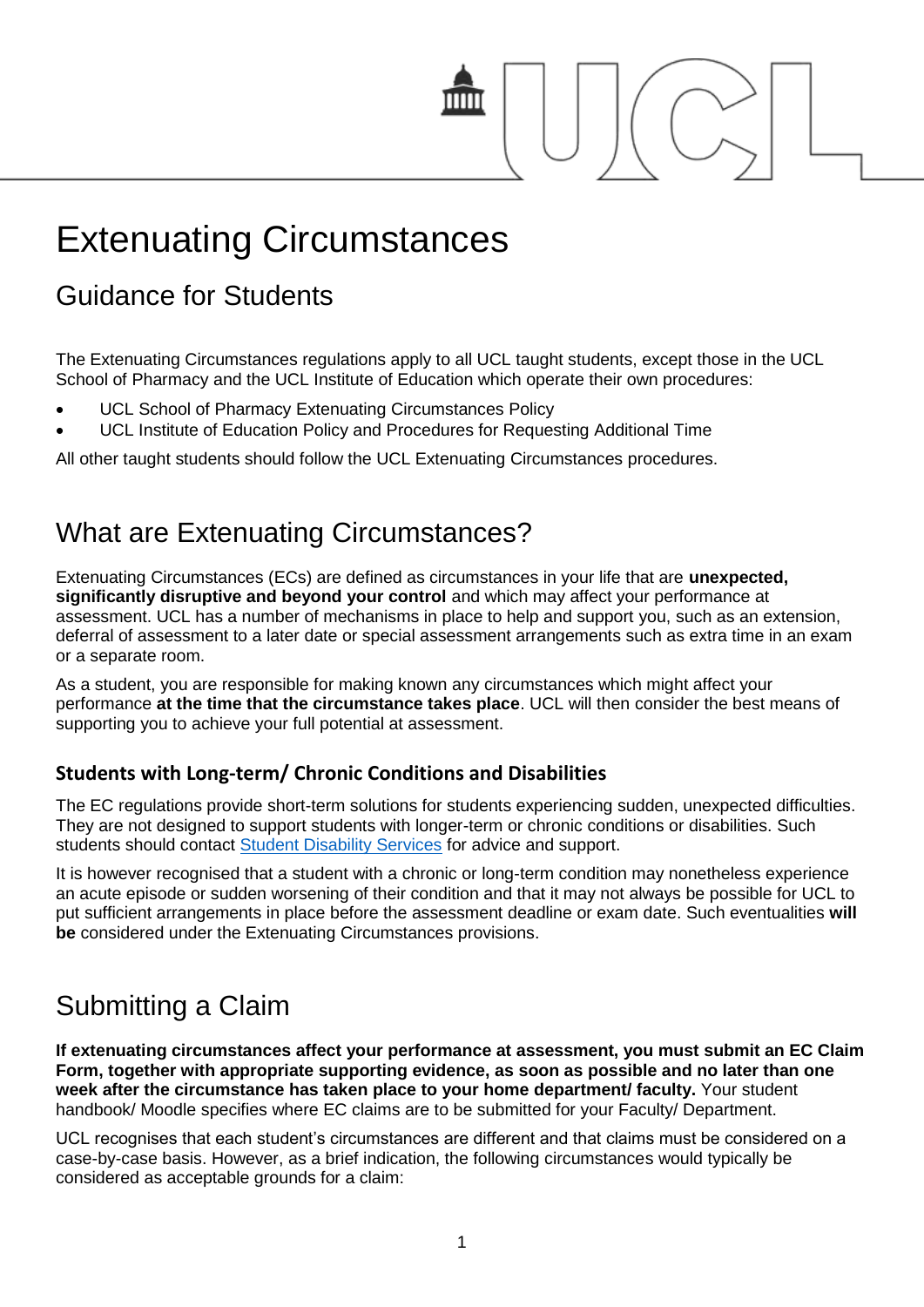- Serious personal injury or medical condition preventing attendance at or completion of assessment or submission of work
- Serious worsening or acute episode of an ongoing medical condition (including pregnancy and maternity) or disability
- Death of, or serious injury to, a child, sibling, parent (including step-parent or legal guardian), spouse or common law partner
- Victim of serious crime (e.g. assault, mugging)
- Theft of work required for assessment
- Direct experience of terrorist incident or natural disaster
- Major fire in residence
- Jury Service or attendance at court

If your circumstance is not in this list, you may still be able to submit a claim. **Section 7.3 Acceptable Grounds for Extenuating Circumstances** provides more detailed information on the types of circumstances that might be considered.

Your claim must state clearly the modules/ components for which you are seeking mitigation; claims will not be considered for any modules not identified on the EC Claim Form.

Your claim must also be supported by written evidence from an appropriate, verifiable and independent authority such as a registered medical practitioner. Your evidence must cover the full period for which you are claiming mitigation and must be provided in English. You can find further information about evidence in **Section 7.4 Submitting a Claim**.

## What Happens Next?

#### **Coursework Deadline Extensions of up to One Week**

If you request a coursework deadline extension of up to one week on your EC Claim Form, the receiving office will forward your claim to the relevant Programme Director (or equivalent), Departmental Tutor or Chair of the Programme Board of Examiners who will consider your request and respond to you as soon as is practicable. Please note that all requests must be submitted on the EC Claim Form and according to the EC procedures. Other members of teaching staff, including Module Tutors, are not permitted to grant an extension.

#### **Special Assessment Arrangements for Short-term Conditions**

Students with long-term, chronic conditions and disabilities will be supported by [Student Disability Services](http://www.ucl.ac.uk/disability) and are **not** expected to submit an EC Claim Form in order to be considered for Special Assessment Arrangements. The EC procedures are provided as an **additional** mechanism to support students with short-term, sudden and unforeseen ECs who may nevertheless be able to sit an examination if special arrangements can be put in place, such as, extra time in an examination, an alternative venue, including the option of a separate room, rest breaks, specialist equipment, such as a PC or an adjustable chair, or an alternative form of assessment.

If you request special assessment arrangements on your EC Claim Form, the receiving office will forward your claim to the Special Assessment Arrangements (SAA) Panel for consideration. The SAA Panel will contact you to discuss your needs further.

In exceptional circumstances, for example if you are ill on the morning of an exam, the SAA Panel may be able to accept your claim for special arrangements directly. Students should contact the Examinations Team as soon as possible in such circumstances.

#### **All Other Claims**

All other claim forms will be forwarded to the Faculty or Departmental Extenuating Circumstances Panel who will determine the outcome of your claim: